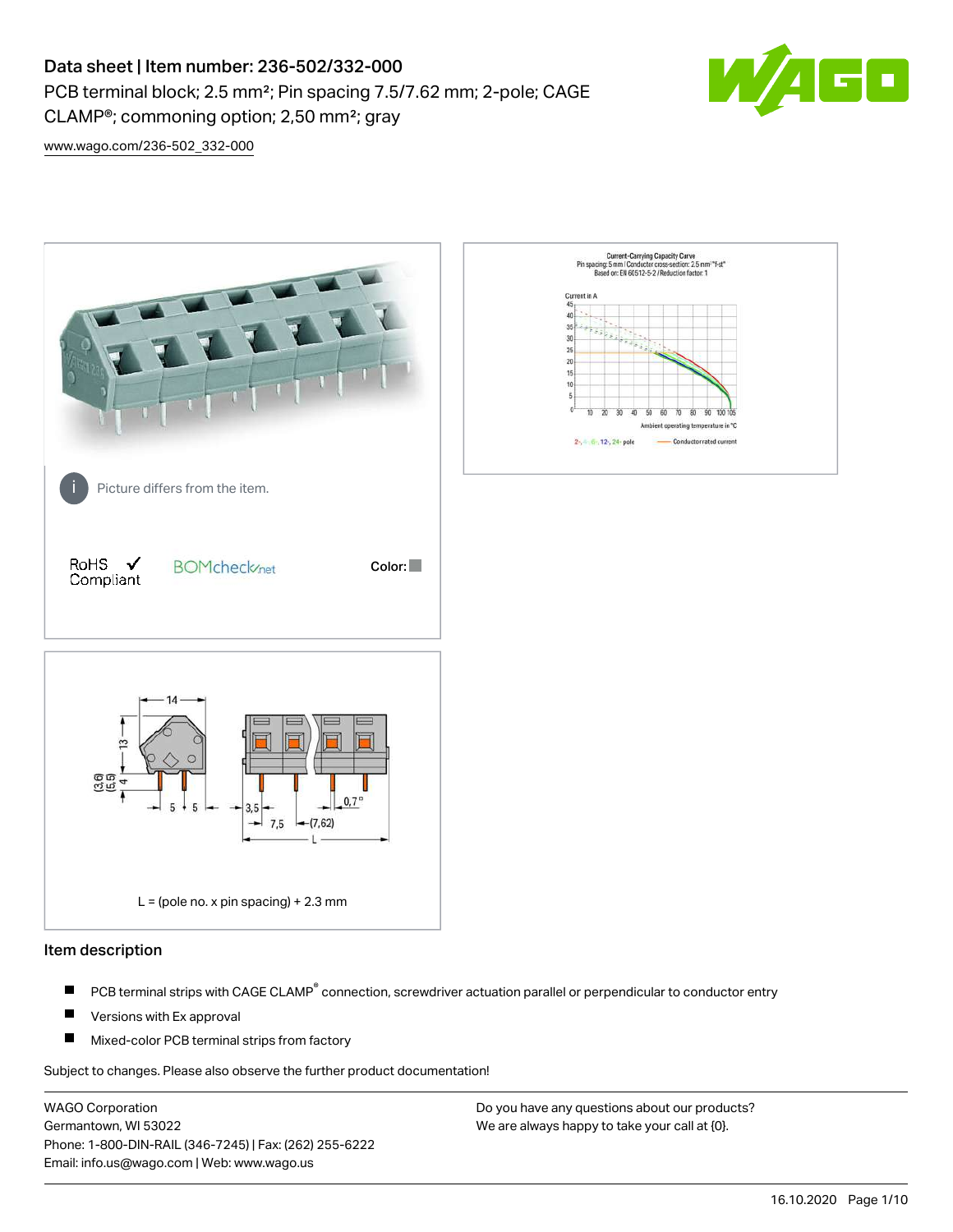

- $\blacksquare$ Operating tools for factory wiring
- $\blacksquare$ 45° conductor entry angle permits a wide range of applications and wiring options
- $\blacksquare$ Set to metric or inch pin spacing by compressing PCB terminal strips or pulling them apart

# Data

# Electrical data

### Ratings per IEC/EN 60664-1

| Ratings per                 | IEC/EN 60664-1                                            |
|-----------------------------|-----------------------------------------------------------|
| Rated voltage (III / 3)     | 400 V                                                     |
| Rated surge voltage (III/3) | 6 <sub>k</sub> V                                          |
| Rated voltage (III/2)       | 630 V                                                     |
| Rated surge voltage (III/2) | 6 <sub>kV</sub>                                           |
| Nominal voltage (II/2)      | 1000V                                                     |
| Rated surge voltage (II/2)  | 6 kV                                                      |
| Rated current               | 24 A                                                      |
| Legend (ratings)            | (III / 2) ≙ Overvoltage category III / Pollution degree 2 |

### Ratings per UL 1059

| Approvals per                  | UL 1059 |
|--------------------------------|---------|
| Rated voltage UL (Use Group B) | 300 V   |
| Rated current UL (Use Group B) | 15 A    |
| Rated voltage UL (Use Group D) | 300 V   |
| Rated current UL (Use Group D) | 10 A    |

### Ratings per CSA

| Approvals per                   | CSA   |
|---------------------------------|-------|
| Rated voltage CSA (Use Group B) | 300 V |
| Rated current CSA (Use Group B) | 15 A  |
| Rated voltage CSA (Use Group D) | 300 V |
| Rated current CSA (Use Group D) | 10 A  |

### Connection data

| Connection technology | CAGE CLAMP <sup>®</sup>                 |
|-----------------------|-----------------------------------------|
| Actuation type        | Operating tool                          |
| Solid conductor       | $0.08$ 2.5 mm <sup>2</sup> / 28  12 AWG |

| <b>WAGO Corporation</b>                                | Do you have any questions about our products? |
|--------------------------------------------------------|-----------------------------------------------|
| Germantown, WI 53022                                   | We are always happy to take your call at {0}. |
| Phone: 1-800-DIN-RAIL (346-7245)   Fax: (262) 255-6222 |                                               |
| Email: info.us@wago.com   Web: www.wago.us             |                                               |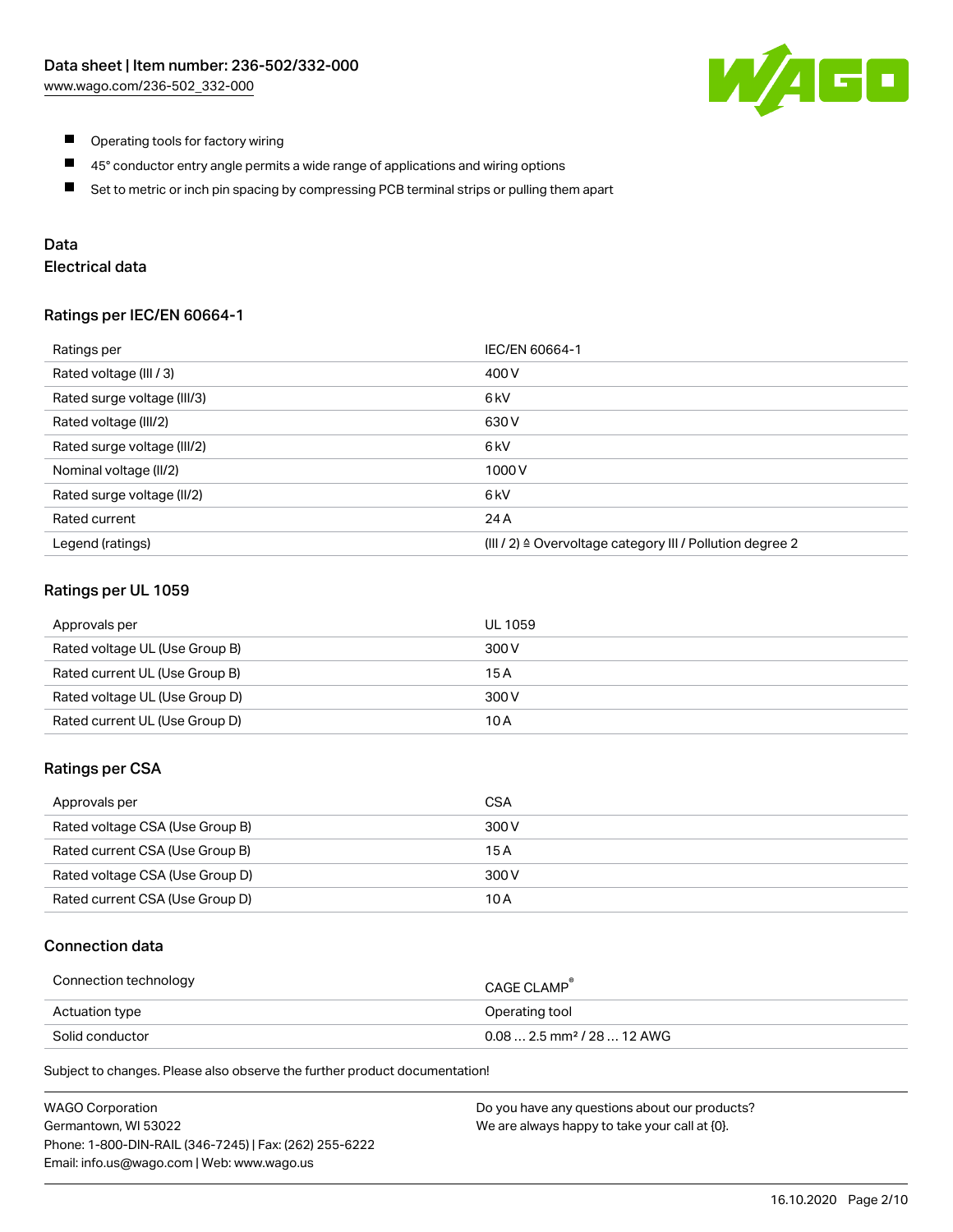[www.wago.com/236-502\\_332-000](http://www.wago.com/236-502_332-000)



| Fine-stranded conductor                           | $0.082.5$ mm <sup>2</sup> / 28  12 AWG |
|---------------------------------------------------|----------------------------------------|
| Fine-stranded conductor; with insulated ferrule   | $0.251.5$ mm <sup>2</sup>              |
| Fine-stranded conductor; with uninsulated ferrule | $0.251.5$ mm <sup>2</sup>              |
| Strip length                                      | $56$ mm / 0.2  0.24 inch               |
| Conductor connection direction to PCB             | 45°                                    |
| Pole No.                                          | 2                                      |
| Total number of connection points                 | 2                                      |
| Total number of potentials                        | 2                                      |
| Number of connection types                        |                                        |
| Number of levels                                  |                                        |
| Note (conductor cross-section)                    | 12 AWG: THHN, THWN                     |

# Physical data

| Pin spacing                          | 7.5/7.62 mm / 0.295/0.3 inch |
|--------------------------------------|------------------------------|
| Width                                | 17.3 mm / 0.681 inch         |
| Height                               | 18.5 mm / 0.728 inch         |
| Height from the surface              | 13 mm / 0.512 inch           |
| Depth                                | 14 mm / 0.551 inch           |
| Solder pin length                    | $5.5 \,\mathrm{mm}$          |
| Solder pin dimensions                | $0.7 \times 0.7$ mm          |
| Drilled hole diameter with tolerance | $1.1$ <sup>(+0.1)</sup> mm   |

# PCB contact

| PCB contact                         | THT                                      |
|-------------------------------------|------------------------------------------|
| Solder pin arrangement              | over the entire terminal strip (in-line) |
| Number of solder pins per potential |                                          |

# Material Data

| Color                       | gray                                    |
|-----------------------------|-----------------------------------------|
| Material group              |                                         |
| Insulation material         | Polyamide (PA66)                        |
| Flammability class per UL94 | V <sub>0</sub>                          |
| Clamping spring material    | Chrome nickel spring steel (CrNi)       |
| Contact material            | Electrolytic copper ( $E_{\text{Cu}}$ ) |
| Contact plating             | tin-plated                              |
| Fire load                   | $0.042$ MJ                              |

| <b>WAGO Corporation</b>                                | Do you have any questions about our products? |
|--------------------------------------------------------|-----------------------------------------------|
| Germantown, WI 53022                                   | We are always happy to take your call at {0}. |
| Phone: 1-800-DIN-RAIL (346-7245)   Fax: (262) 255-6222 |                                               |
| Email: info.us@wago.com   Web: www.wago.us             |                                               |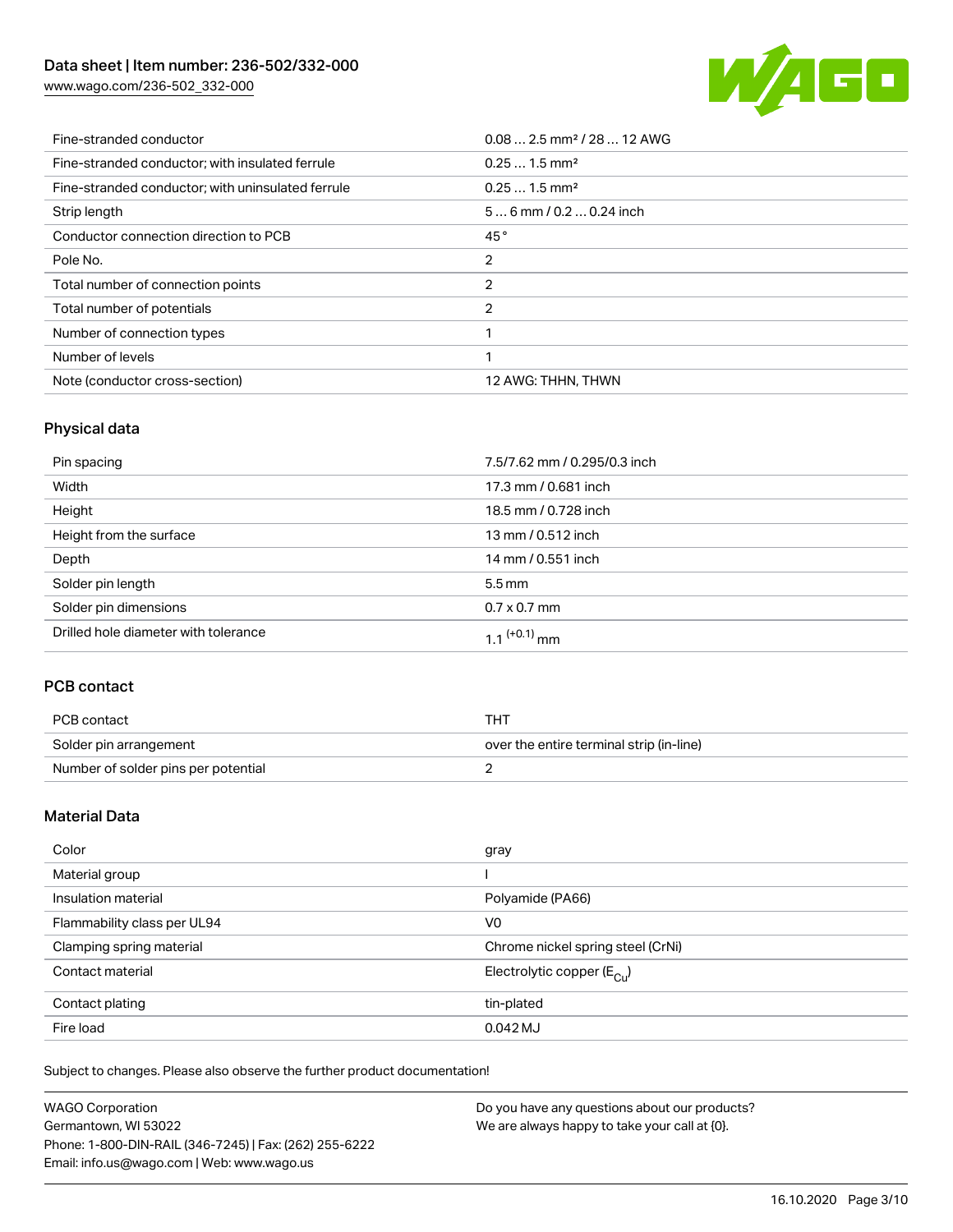[www.wago.com/236-502\\_332-000](http://www.wago.com/236-502_332-000)



| Weight                            | 2.3 <sub>a</sub> |
|-----------------------------------|------------------|
| <b>Environmental Requirements</b> |                  |

| Limit temperature range | $-60+105 °C$ |
|-------------------------|--------------|
|-------------------------|--------------|

### Commercial data

| Product Group         | 4 (Printed Circuit) |
|-----------------------|---------------------|
| Packaging type        | <b>BOX</b>          |
| Country of origin     | CН                  |
| <b>GTIN</b>           | 4044918778633       |
| Customs tariff number | 85369010000         |

### Approvals / Certificates

### Country specific Approvals

|      |                                        |                                 | Certificate |
|------|----------------------------------------|---------------------------------|-------------|
| Logo | Approval                               | <b>Additional Approval Text</b> | name        |
| Ж    | <b>CSA</b><br>DEKRA Certification B.V. | C <sub>22.2</sub> No. 158       | 1673957     |

#### Ship Approvals

|                                                                      |                     |                                 | Certificate |
|----------------------------------------------------------------------|---------------------|---------------------------------|-------------|
| Logo                                                                 | Approval            | <b>Additional Approval Text</b> | name        |
|                                                                      | BV                  | IEC 60998                       | 11915/D0    |
| $\left(\!\!\left.\begin{array}{c} y\end{array}\!\!\right\!\!\right)$ | Bureau Veritas S.A. |                                 | BV          |
| <b>BUREAU</b><br>VERITAS                                             |                     |                                 |             |

#### UL-Approvals

|        |                                |                                 | Certificate |
|--------|--------------------------------|---------------------------------|-------------|
| Logo   | Approval                       | <b>Additional Approval Text</b> | name        |
|        | UR.                            | <b>UL 1059</b>                  | 20180629-   |
| J<br>÷ | Underwriters Laboratories Inc. |                                 | E45172      |

# Counterpart

| WAGO Corporation                                       | Do you have any questions about our products? |
|--------------------------------------------------------|-----------------------------------------------|
| Germantown. WI 53022                                   | We are always happy to take your call at {0}. |
| Phone: 1-800-DIN-RAIL (346-7245)   Fax: (262) 255-6222 |                                               |
| Email: info.us@wago.com   Web: www.wago.us             |                                               |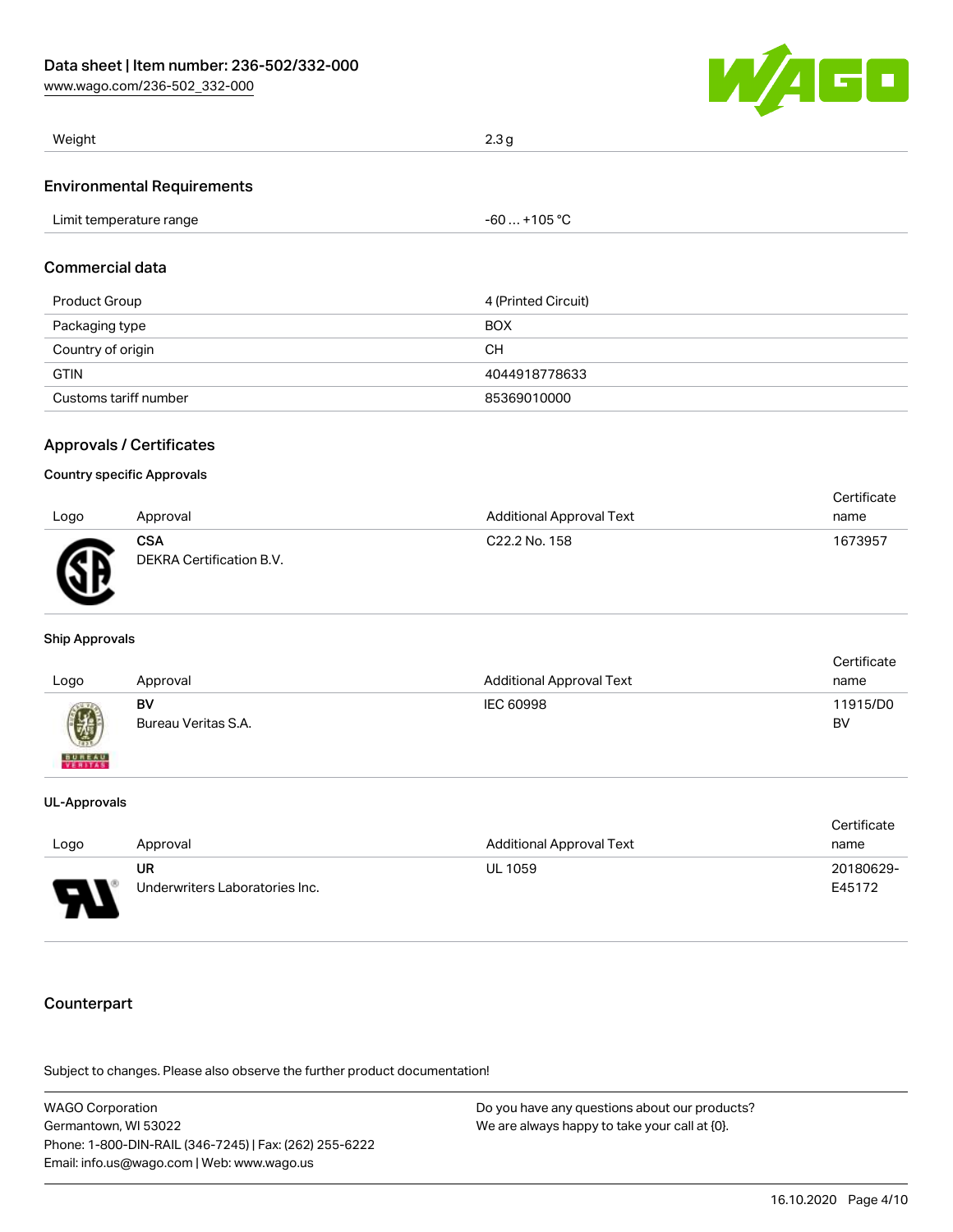### Compatible products



| Marking accessories |                                                                                                                                                                                    |                                  |
|---------------------|------------------------------------------------------------------------------------------------------------------------------------------------------------------------------------|----------------------------------|
|                     | Item no.: 210-332/750-020<br>Marking strips; as a DIN A4 sheet; MARKED; 1-20 (80x); Height of marker strip: 3 mm; Strip length 182<br>mm; Horizontal marking; Self-adhesive; white | www.wago.com/210-332<br>/750-020 |
|                     | Item no.: 210-332/762-020<br>Marking strips; as a DIN A4 sheet; MARKED; 1-20 (80x); Height of marker strip: 3 mm; Strip length 182<br>mm; Horizontal marking; Self-adhesive; white | www.wago.com/210-332<br>/762-020 |
| check               |                                                                                                                                                                                    |                                  |
|                     | Item no.: 231-125<br>Testing plug module with contact stud; Pin spacing 7.62 mm / 0.3 in; 2,50 mm <sup>2</sup> ; orange                                                            | www.wago.com/231-125             |
|                     | Item no.: 231-161<br>Testing plug module with contact stud; for 236 Series; Pin spacing 7.5 mm / 0.295 in; gray                                                                    | www.wago.com/231-161             |
| ferrule             |                                                                                                                                                                                    |                                  |
|                     | Item no.: 216-101<br>Ferrule; Sleeve for 0.5 mm <sup>2</sup> / AWG 22; uninsulated; electro-tin plated; silver-colored                                                             | www.wago.com/216-101             |
|                     | Item no.: 216-102<br>Ferrule; Sleeve for 0.75 mm <sup>2</sup> / AWG 20; uninsulated; electro-tin plated; silver-colored                                                            | www.wago.com/216-102             |
|                     | Item no.: 216-103<br>Ferrule; Sleeve for 1 mm <sup>2</sup> / AWG 18; uninsulated; electro-tin plated                                                                               | www.wago.com/216-103             |
|                     | Item no.: 216-104<br>Ferrule; Sleeve for 1.5 mm <sup>2</sup> / AWG 16; uninsulated; electro-tin plated; silver-colored                                                             | www.wago.com/216-104             |
|                     | Item no.: 216-121<br>Ferrule; Sleeve for 0.5 mm <sup>2</sup> / AWG 22; uninsulated; electro-tin plated; silver-colored                                                             | www.wago.com/216-121             |
|                     | Item no.: 216-122<br>Ferrule; Sleeve for 0.75 mm <sup>2</sup> / AWG 20; uninsulated; electro-tin plated; silver-colored                                                            | www.wago.com/216-122             |
|                     | Item no.: 216-123<br>Ferrule; Sleeve for 1 mm <sup>2</sup> / AWG 18; uninsulated; electro-tin plated; silver-colored                                                               | www.wago.com/216-123             |
|                     | Item no.: 216-124<br>Ferrule; Sleeve for 1.5 mm <sup>2</sup> / AWG 16; uninsulated; electro-tin plated                                                                             | www.wago.com/216-124             |
|                     | Item no.: 216-131<br>Ferrule; Sleeve for 0.25 mm <sup>2</sup> / AWG 24; uninsulated; electro-tin plated; silver-colored                                                            | www.wago.com/216-131             |
|                     | Item no.: 216-132<br>Ferrule; Sleeve for 0.34 mm <sup>2</sup> / AWG 24; uninsulated; electro-tin plated                                                                            | www.wago.com/216-132             |
|                     |                                                                                                                                                                                    |                                  |

Item no.: 216-141

Subject to changes. Please also observe the further product documentation!

WAGO Corporation Germantown, WI 53022 Phone: 1-800-DIN-RAIL (346-7245) | Fax: (262) 255-6222 Email: info.us@wago.com | Web: www.wago.us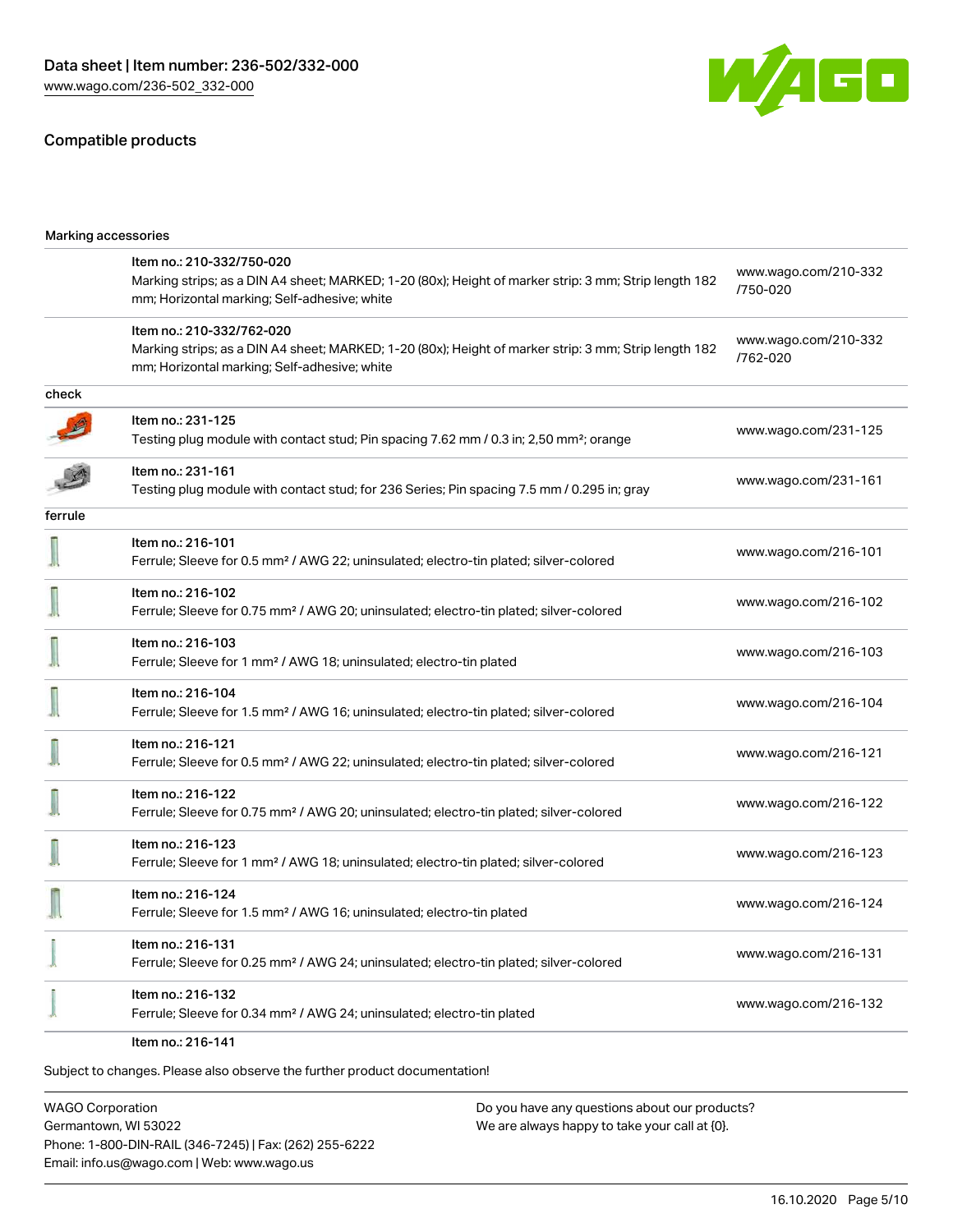[www.wago.com/236-502\\_332-000](http://www.wago.com/236-502_332-000)



|   | Ferrule; Sleeve for 0.5 mm <sup>2</sup> / 20 AWG; uninsulated; electro-tin plated; electrolytic copper; gastight<br>crimped; acc. to DIN 46228, Part 1/08.92                                            | www.wago.com/216-141 |
|---|---------------------------------------------------------------------------------------------------------------------------------------------------------------------------------------------------------|----------------------|
|   | Item no.: 216-142<br>Ferrule; Sleeve for 0.75 mm <sup>2</sup> / 18 AWG; uninsulated; electro-tin plated; electrolytic copper; gastight<br>crimped; acc. to DIN 46228, Part 1/08.92                      | www.wago.com/216-142 |
|   | Item no.: 216-143<br>Ferrule; Sleeve for 1 mm <sup>2</sup> / AWG 18; uninsulated; electro-tin plated; electrolytic copper; gastight<br>crimped; acc. to DIN 46228, Part 1/08.92                         | www.wago.com/216-143 |
|   | Item no.: 216-144<br>Ferrule; Sleeve for 1.5 mm <sup>2</sup> / AWG 16; uninsulated; electro-tin plated; electrolytic copper; gastight<br>crimped; acc. to DIN 46228, Part 1/08.92; silver-colored       | www.wago.com/216-144 |
|   | Item no.: 216-151<br>Ferrule; Sleeve for 0.25 mm <sup>2</sup> / AWG 24; uninsulated; electro-tin plated                                                                                                 | www.wago.com/216-151 |
|   | Item no.: 216-152<br>Ferrule; Sleeve for 0.34 mm <sup>2</sup> / AWG 24; uninsulated; electro-tin plated                                                                                                 | www.wago.com/216-152 |
|   | Item no.: 216-201<br>Ferrule; Sleeve for 0.5 mm <sup>2</sup> / 20 AWG; insulated; electro-tin plated; white                                                                                             | www.wago.com/216-201 |
|   | Item no.: 216-202<br>Ferrule; Sleeve for 0.75 mm <sup>2</sup> / 18 AWG; insulated; electro-tin plated; gray                                                                                             | www.wago.com/216-202 |
| H | Item no.: 216-203<br>Ferrule; Sleeve for 1 mm <sup>2</sup> / AWG 18; insulated; electro-tin plated; red                                                                                                 | www.wago.com/216-203 |
|   | Item no.: 216-204<br>Ferrule; Sleeve for 1.5 mm <sup>2</sup> / AWG 16; insulated; electro-tin plated; black                                                                                             | www.wago.com/216-204 |
|   | Item no.: 216-221<br>Ferrule; Sleeve for 0.5 mm <sup>2</sup> / 20 AWG; insulated; electro-tin plated; white                                                                                             | www.wago.com/216-221 |
|   | Item no.: 216-222<br>Ferrule; Sleeve for 0.75 mm <sup>2</sup> / 18 AWG; insulated; electro-tin plated; gray                                                                                             | www.wago.com/216-222 |
|   | Item no.: 216-223<br>Ferrule; Sleeve for 1 mm <sup>2</sup> / AWG 18; insulated; electro-tin plated; red                                                                                                 | www.wago.com/216-223 |
|   | Item no.: 216-224<br>Ferrule; Sleeve for 1.5 mm <sup>2</sup> / AWG 16; insulated; electro-tin plated; black                                                                                             | www.wago.com/216-224 |
|   | Item no.: 216-241<br>Ferrule; Sleeve for 0.5 mm <sup>2</sup> / 20 AWG; insulated; electro-tin plated; electrolytic copper; gastight<br>crimped; acc. to DIN 46228, Part 4/09.90; white                  | www.wago.com/216-241 |
|   | Item no.: 216-242<br>Ferrule; Sleeve for 0.75 mm <sup>2</sup> / 18 AWG; insulated; electro-tin plated; electrolytic copper; gastight<br>crimped; acc. to DIN 46228, Part 4/09.90; gray                  | www.wago.com/216-242 |
|   | Item no.: 216-243<br>Ferrule; Sleeve for 1 mm <sup>2</sup> / AWG 18; insulated; electro-tin plated; electrolytic copper; gastight crimped; www.wago.com/216-243<br>acc. to DIN 46228, Part 4/09.90; red |                      |
|   | Item no.: 216-244                                                                                                                                                                                       |                      |

Subject to changes. Please also observe the further product documentation!

WAGO Corporation Germantown, WI 53022 Phone: 1-800-DIN-RAIL (346-7245) | Fax: (262) 255-6222 Email: info.us@wago.com | Web: www.wago.us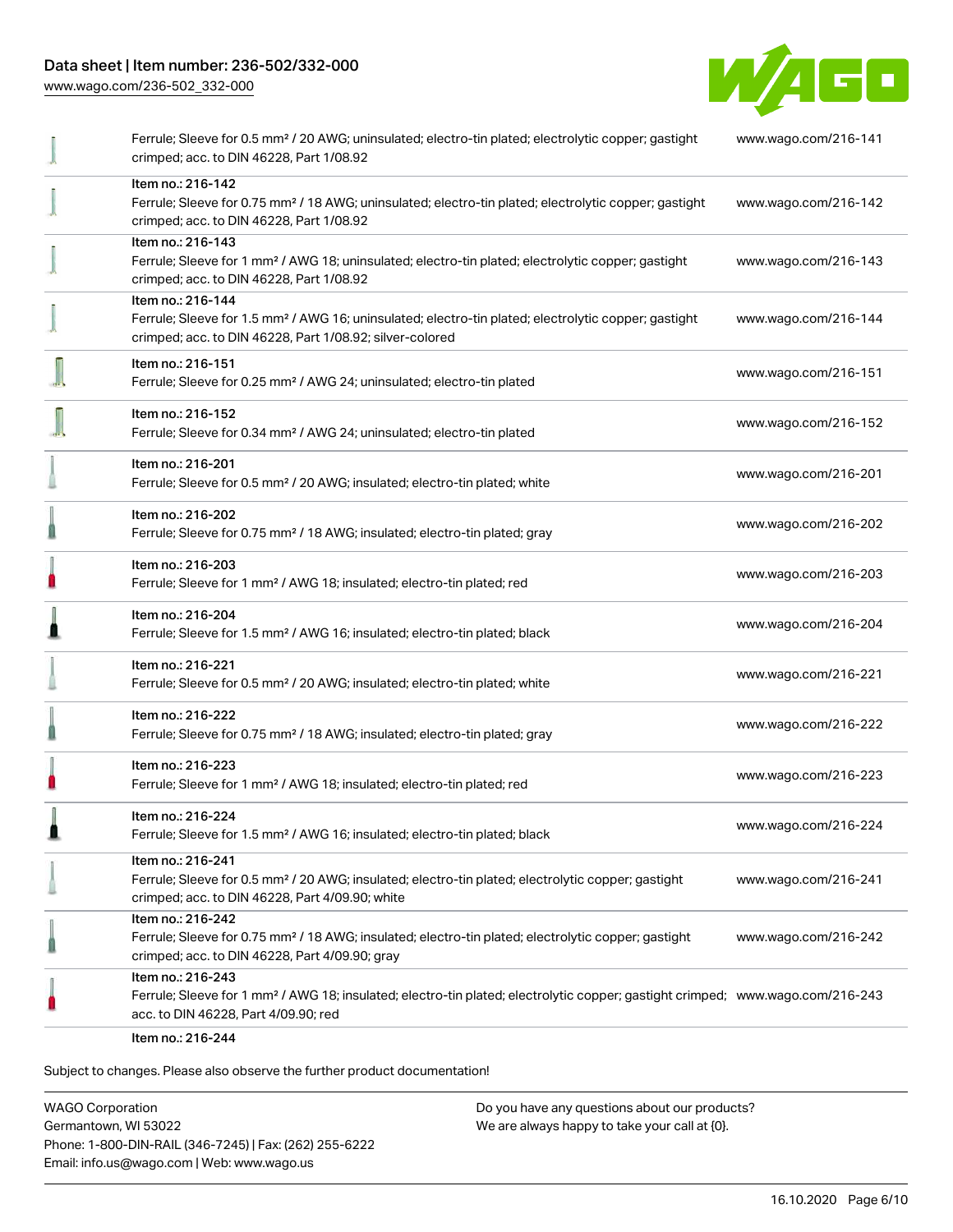[www.wago.com/236-502\\_332-000](http://www.wago.com/236-502_332-000)



|       | Ferrule; Sleeve for 1.5 mm <sup>2</sup> / AWG 16; insulated; electro-tin plated; electrolytic copper; gastight<br>crimped; acc. to DIN 46228, Part 4/09.90; black                                       | www.wago.com/216-244 |
|-------|---------------------------------------------------------------------------------------------------------------------------------------------------------------------------------------------------------|----------------------|
|       | Item no.: 216-262<br>Ferrule; Sleeve for 0.75 mm <sup>2</sup> / 18 AWG; insulated; electro-tin plated; electrolytic copper; gastight<br>crimped; acc. to DIN 46228, Part 4/09.90; gray                  | www.wago.com/216-262 |
|       | Item no.: 216-263<br>Ferrule; Sleeve for 1 mm <sup>2</sup> / AWG 18; insulated; electro-tin plated; electrolytic copper; gastight crimped; www.wago.com/216-263<br>acc. to DIN 46228, Part 4/09.90; red |                      |
|       | Item no.: 216-264<br>Ferrule; Sleeve for 1.5 mm <sup>2</sup> / AWG 16; insulated; electro-tin plated; electrolytic copper; gastight<br>crimped; acc. to DIN 46228, Part 4/09.90; black                  | www.wago.com/216-264 |
|       | Item no.: 216-284<br>Ferrule; Sleeve for 1.5 mm <sup>2</sup> / AWG 16; insulated; electro-tin plated; electrolytic copper; gastight<br>crimped; acc. to DIN 46228, Part 4/09.90; black                  | www.wago.com/216-284 |
|       | Item no.: 216-301<br>Ferrule; Sleeve for 0.25 mm <sup>2</sup> / AWG 24; insulated; electro-tin plated; yellow                                                                                           | www.wago.com/216-301 |
|       | Item no.: 216-302<br>Ferrule; Sleeve for 0.34 mm <sup>2</sup> / 22 AWG; insulated; electro-tin plated; green                                                                                            | www.wago.com/216-302 |
|       | Item no.: 216-321<br>Ferrule; Sleeve for 0.25 mm <sup>2</sup> / AWG 24; insulated; electro-tin plated; yellow                                                                                           | www.wago.com/216-321 |
|       | Item no.: 216-322<br>Ferrule; Sleeve for 0.34 mm <sup>2</sup> / 22 AWG; insulated; electro-tin plated; green                                                                                            | www.wago.com/216-322 |
| tools |                                                                                                                                                                                                         |                      |
|       | Item no.: 210-657<br>Operating tool; Blade: 3.5 x 0.5 mm; with a partially insulated shaft; short; multicoloured                                                                                        | www.wago.com/210-657 |
|       | Item no.: 210-658<br>Operating tool; Blade: 3.5 x 0.5 mm; with a partially insulated shaft; angled; short; multicoloured                                                                                | www.wago.com/210-658 |
|       | Item no.: 210-720<br>Operating tool; Blade: 3.5 x 0.5 mm; with a partially insulated shaft; multicoloured                                                                                               | www.wago.com/210-720 |
|       | Item no.: 236-332<br>Operating tool; natural                                                                                                                                                            | www.wago.com/236-332 |
|       | Item no.: 236-335<br>Operating tool; gray                                                                                                                                                               | www.wago.com/236-335 |

## Downloads Documentation

### Additional Information Technical explanations and the set of the set of the set of the set of the set of the set of the set of the set of the set of the set of the set of the set of the set of the set of the set of the set of the set of the set 3.6 MB [Download](https://www.wago.com/us/d/1435602)

| <b>WAGO Corporation</b>                                | Do you have any questions about our products? |
|--------------------------------------------------------|-----------------------------------------------|
| Germantown, WI 53022                                   | We are always happy to take your call at {0}. |
| Phone: 1-800-DIN-RAIL (346-7245)   Fax: (262) 255-6222 |                                               |
| Email: info.us@wago.com   Web: www.wago.us             |                                               |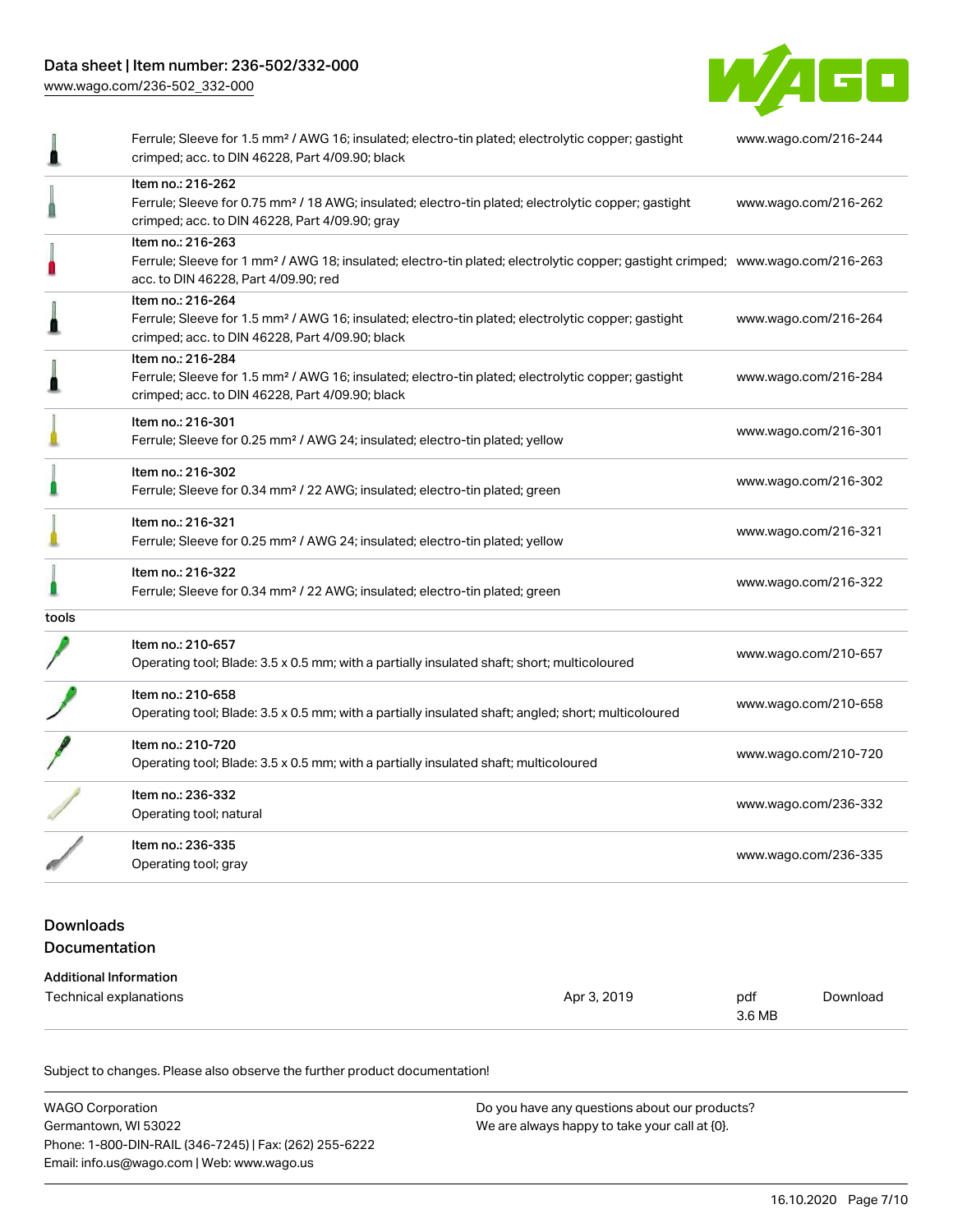

### CAD files

| CAD data        |                                                                                                                                                                                                                |            |          |
|-----------------|----------------------------------------------------------------------------------------------------------------------------------------------------------------------------------------------------------------|------------|----------|
|                 | 2D/3D Models 236-502/332-000                                                                                                                                                                                   | URL        | Download |
| <b>CAE</b> data |                                                                                                                                                                                                                |            |          |
|                 | EPLAN Data Portal 236-502/332-000                                                                                                                                                                              | <b>URL</b> | Download |
|                 | ZUKEN Portal 236-502/332-000                                                                                                                                                                                   | URL        | Download |
|                 | <b>PCB Design</b>                                                                                                                                                                                              |            |          |
|                 | Symbol and Footprint 236-502/332-000<br>CAx data for your PCB design, consisting of "schematic symbols and PCB footprints",<br>allow easy integration of the WAGO component into your development environment. | URL        | Download |
|                 | Supported formats:                                                                                                                                                                                             |            |          |
| ш               | Accel EDA 14 & 15                                                                                                                                                                                              |            |          |
|                 | Altium 6 to current version                                                                                                                                                                                    |            |          |
| $\blacksquare$  | Cadence Allegro                                                                                                                                                                                                |            |          |
| ш               | DesignSpark                                                                                                                                                                                                    |            |          |
|                 | Eagle Libraries                                                                                                                                                                                                |            |          |
| Ш               | KiCad                                                                                                                                                                                                          |            |          |
| $\blacksquare$  | Mentor Graphics BoardStation                                                                                                                                                                                   |            |          |
|                 | Mentor Graphics Design Architect                                                                                                                                                                               |            |          |
| ш               | Mentor Graphics Design Expedition 99 and 2000                                                                                                                                                                  |            |          |
| Ш               | OrCAD 9.X PCB and Capture                                                                                                                                                                                      |            |          |
|                 | PADS PowerPCB 3, 3.5, 4.X, and 5.X                                                                                                                                                                             |            |          |
| $\blacksquare$  | PADS PowerPCB and PowerLogic 3.0                                                                                                                                                                               |            |          |
| Ш               | PCAD 2000, 2001, 2002, 2004, and 2006                                                                                                                                                                          |            |          |
| Ш               | Pulsonix 8.5 or newer                                                                                                                                                                                          |            |          |
| ш               | <b>STL</b>                                                                                                                                                                                                     |            |          |
|                 | 3D STEP                                                                                                                                                                                                        |            |          |
|                 | TARGET 3001!                                                                                                                                                                                                   |            |          |
| Ш               | View Logic ViewDraw                                                                                                                                                                                            |            |          |
|                 | Quadcept                                                                                                                                                                                                       |            |          |
| $\blacksquare$  | Zuken CadStar 3 and 4                                                                                                                                                                                          |            |          |
| ш               | Zuken CR-5000 and CR-8000                                                                                                                                                                                      |            |          |
|                 | Subject to changes. Please also observe the further product documentation!                                                                                                                                     |            |          |

WAGO Corporation Germantown, WI 53022 Phone: 1-800-DIN-RAIL (346-7245) | Fax: (262) 255-6222 Email: info.us@wago.com | Web: www.wago.us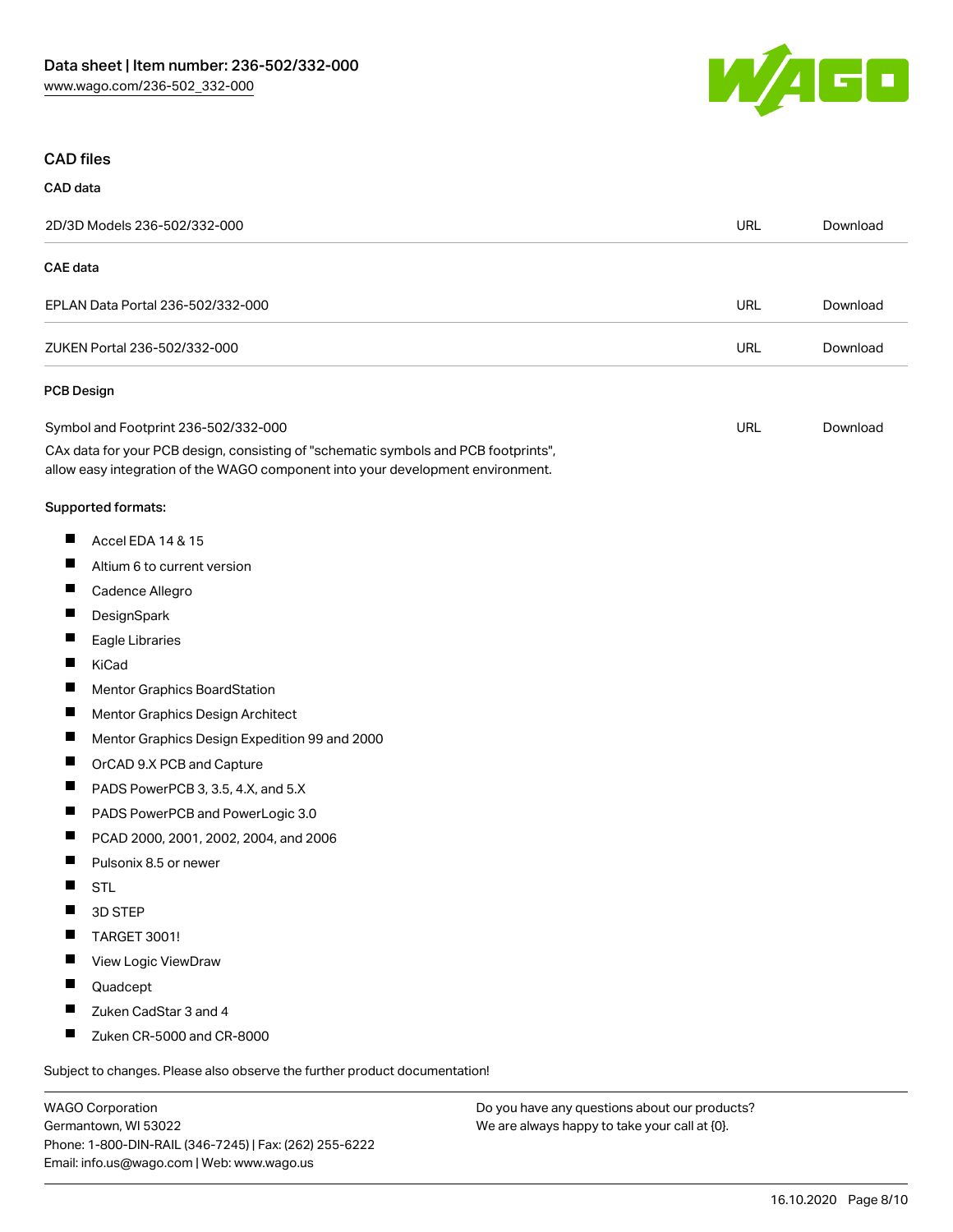

PCB Component Libraries (EDA), PCB CAD Library Ultra Librarian

# Installation Notes

Conductor termination



Inserting a conductor via 3.5 mm screwdriver.



screwdriver.



Inserting a conductor via 3.5 mm Inserting a conductor via operating tool.

Screwdriver actuation parallel to conductor entry.

Screwdriver actuation perpendicular to conductor entry.



Compared to standard screwdrivers, these operating tools are far more convenient for wiring PCB terminal strips at factory.

Installation

Subject to changes. Please also observe the further product documentation!

WAGO Corporation Germantown, WI 53022 Phone: 1-800-DIN-RAIL (346-7245) | Fax: (262) 255-6222 Email: info.us@wago.com | Web: www.wago.us